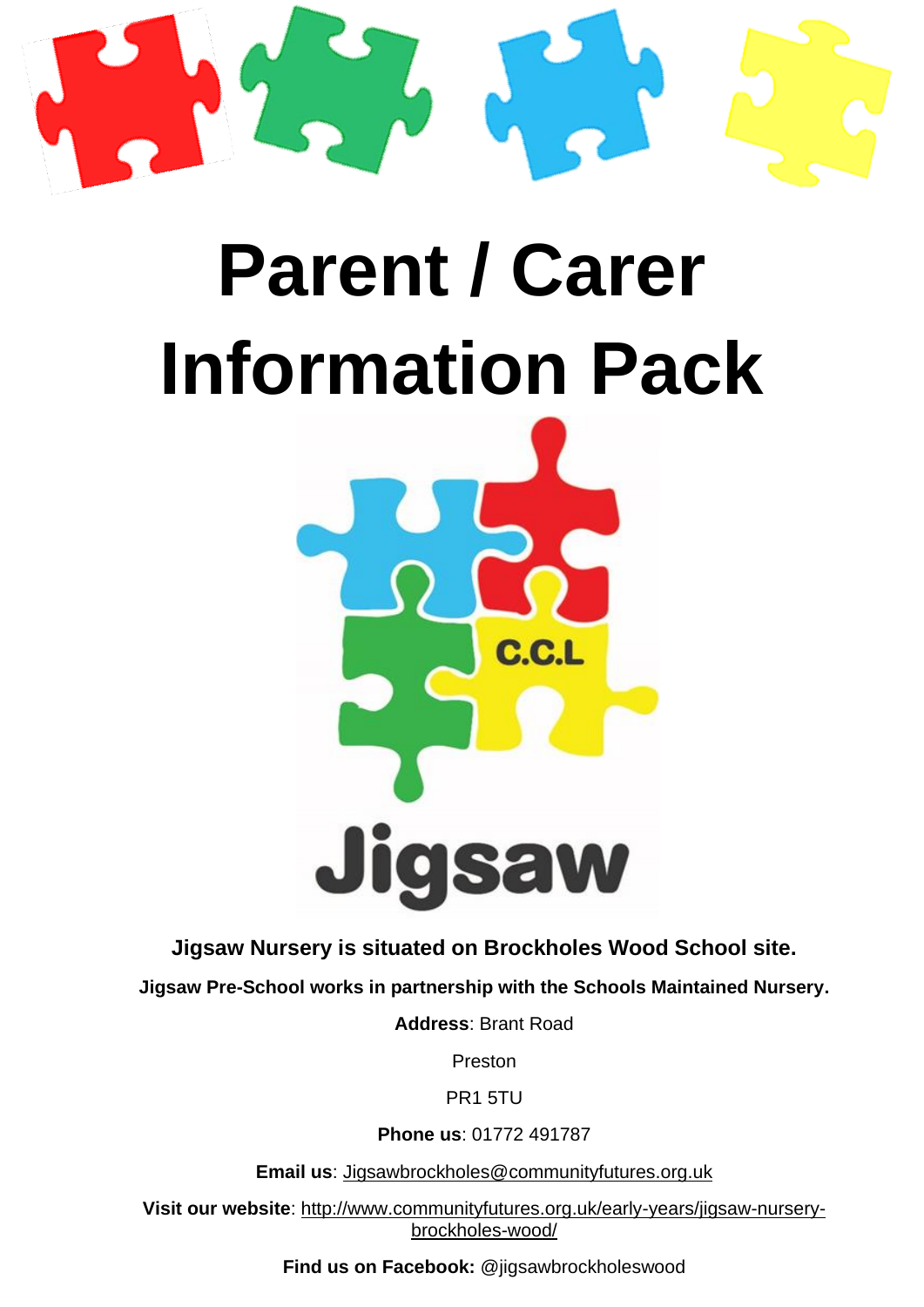

## **Welcome to our Nursery**

At Jigsaw @ Brockholes Wood we recognise that parents need to feel confident and comfortable with the childcare that they choose. To ensure this we operate an 'open door' policy so parents can discuss any aspect of their child's development at any time. Your child will have a key person who will act as a special person for your child who will work with you to plan, care and provide feedback about your child's activities at nursery.

#### **'WE BELIEVE THAT EVERY CHILD IS UNIQUE AND SHOULD HAVE INDIVIDUAL ATTENTION, LOVE AND ACCEPTANCE'**

### Hours of Opening

- We are open Monday- Friday from 7:30am-18:00pm.
- 51 weeks of the year, apart from Bank Holidays (Which may be chargeable)
	- 1 week closure between Christmas and New Year.

### Staff Information

Jigsaw @ Brockholes Wood is managed by a team of highly qualified, experienced, caring and friendly staff. Consisting of a Manager, Deputy Manager and Assistant Manager.

We also appoint special Co-ordinators/officers for 'Parent Involvement', 'Behaviour Management', 'Special Educational Needs' and 'Safeguarding/ Child Protection'.

For more information about our team, please check out our 'Staff Board' in the main office area.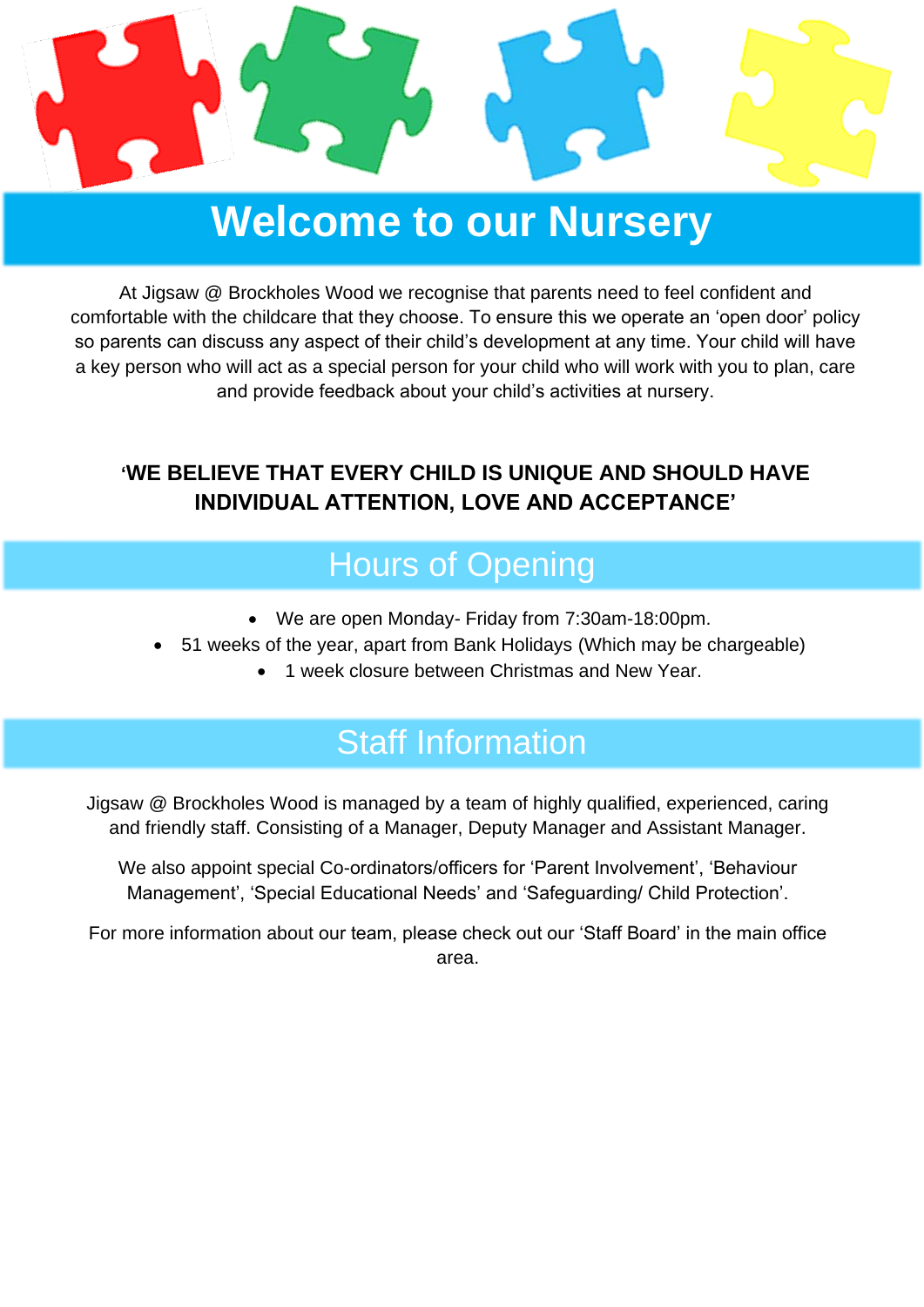

# **Nursery Facilities**

### 18 Months – 3 Year Old Unit

During each session children are able to access a range of activities indoors and outdoors. There will be Free Flow time which provides opportunities for all children to choose their own activities. There will also be one-to-one or small group focused learning experiences led by a key person. Key areas and activities include messy play, role play, physical/active opportunities, books and language, discovery/sensory play, music and movement, and calm/cosy areas.

#### **Meal Times:**

Breakfast is available 7:30am until 9:00am

Lunch is available from 11:30am

Light Tea will be available from 3:30pm

Snacks will be given mid-morning and mid-afternoon.

Water is available throughout the day for all the children.

**Term time places are only available to parents accessing student or 2 year NEG funding.**

### Pre-School (3-4yrs)



Jigsaw Nursery works in partnership with the Schools Maintained Nursery. The preschool room is led by the school nursery teacher and supported by Jigsaw.

Our Nursery class offers education and care for children from the term following their third birthday.

Term time only places are available at request and must be authorised at the time of booking.

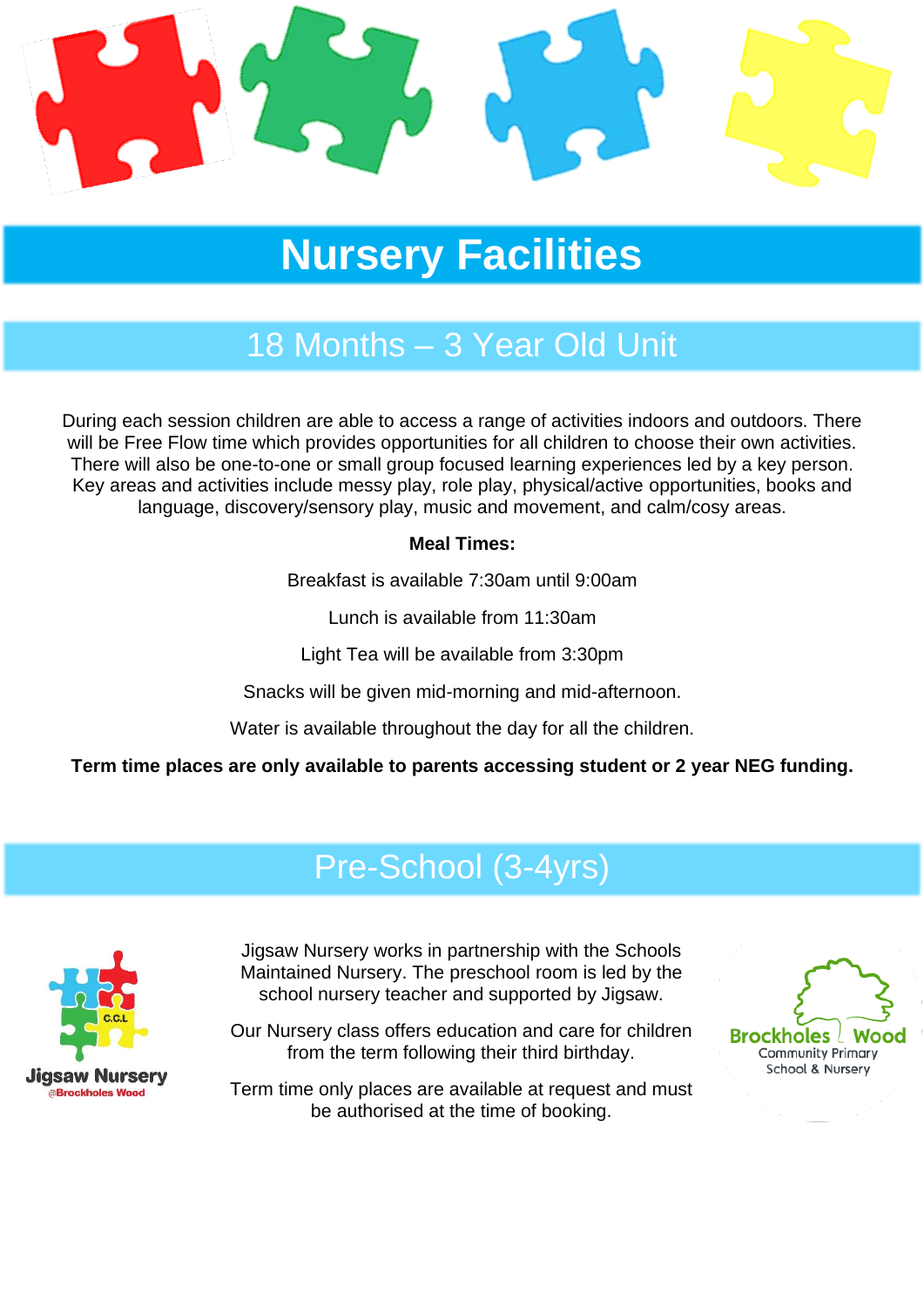

### Outdoor Space

Outdoor learning has a positive impact on children's wellbeing and development; it's enhanced using a richly resourced environment by incorporating a range of play materials that can be adapted for different purposes.

Our 'all weather' outdoor play area has many unique characteristics and features to reinforce imaginative play; giving it equal value to the indoor learning which takes place. We also have a new sensory garden for the children to explore.

Each age group has its own sheltered outdoor environment, meaning the children are able to go outside no matter the weather, although we do ask parents to provide appropriate outdoor clothing for their children.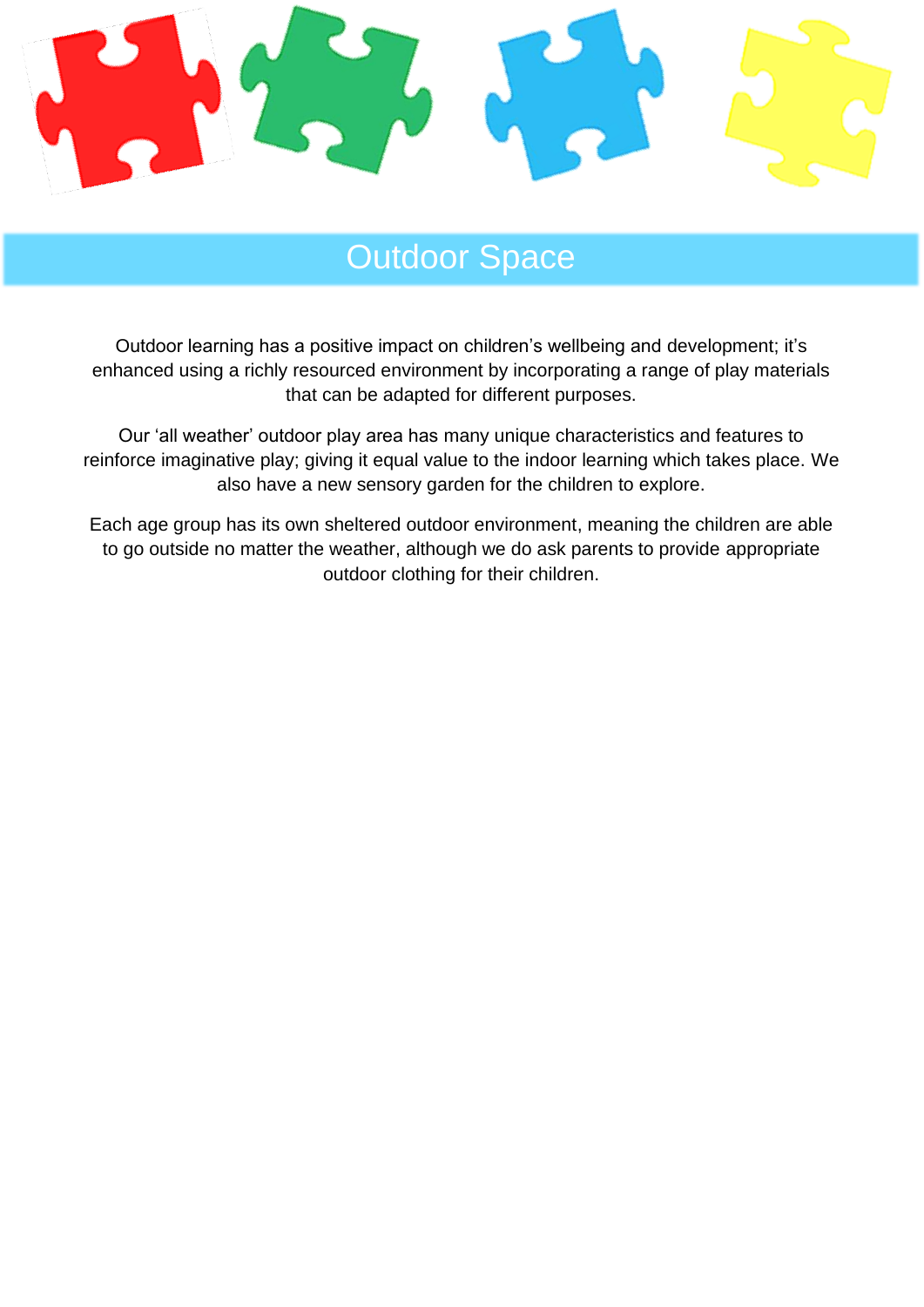

# **Sessions and Prices**

| $2-3$ Room             |                      |                      |                  |  |  |
|------------------------|----------------------|----------------------|------------------|--|--|
| <b>Morning Session</b> | Afternoon Session    | <b>Full Day</b>      | <b>Full Week</b> |  |  |
| $7:30$ am $-1:00$ pm   | $1:00$ pm $-6:00$ pm | $7:30$ am $-6:00$ pm |                  |  |  |
| £31.50                 | £31.50               | £57.00               | £264.00          |  |  |

| <b>Foundation Unit (3-4yrs)</b> |                                   |                      |                  |  |  |
|---------------------------------|-----------------------------------|----------------------|------------------|--|--|
| <b>Morning Session</b>          | Afternoon Session                 | Full Day             | <b>Full Week</b> |  |  |
| $7:30$ am $-1:00$ pm            | $1:00 \text{pm} - 6:00 \text{pm}$ | $7:30$ am $-6:00$ pm |                  |  |  |
| £27.00                          | £27.00                            | £50.00               | £245.00          |  |  |

### National Educational Grant (NEG)

All 3 & 4 year old children are eligible to receive 15hrs free childcare per week (term time only)

As an addition to that, your child may qualify for one of the following:

- 15hrs free childcare from 2 years old *(conditions apply)*
- An additional 15hrs free childcare for 3 & 4 year olds of working parents *(total of 30hrs free)*

| <b>NEG Sessions</b>   |                       |                       |  |  |
|-----------------------|-----------------------|-----------------------|--|--|
| <b>Option 1</b>       | <b>Option 2</b>       | <b>Option 3</b>       |  |  |
| 2, 3 & 4 Year Old     | 2, 3 & 4 Year Old     | 3 & 4 Year Old        |  |  |
| 15 hrs Funding        | 15 hrs Funding        | 30 hrs Funding        |  |  |
| 5 x 3hr Sessions      | 3 x 5hr Sessions      | 6 x 5hr Sessions      |  |  |
| $8:45am - 11:45am$    | $7:30am - 12:30pm$    | $7:30am - 12:30pm$    |  |  |
| $12:30$ pm $-3:30$ pm | $12:30$ pm $-5:30$ pm | $12:30$ pm $-5:30$ pm |  |  |

Additional sessions are available at a small cost, for those who are wanting to turn their 15hr free sessions in to full day care. See table below

| <b>Additional Sessions &amp; Prices (NEG Only)</b> |                         |                          |  |  |
|----------------------------------------------------|-------------------------|--------------------------|--|--|
| <b>Breakfast Club</b>                              | Wraparound              | <b>After School Club</b> |  |  |
| 7:30am – 8:45am                                    | $12:00$ pm $- 12:30$ pm | $3:30$ pm $-6:00$ pm     |  |  |
| £11.20                                             | £4.80                   | £11.20                   |  |  |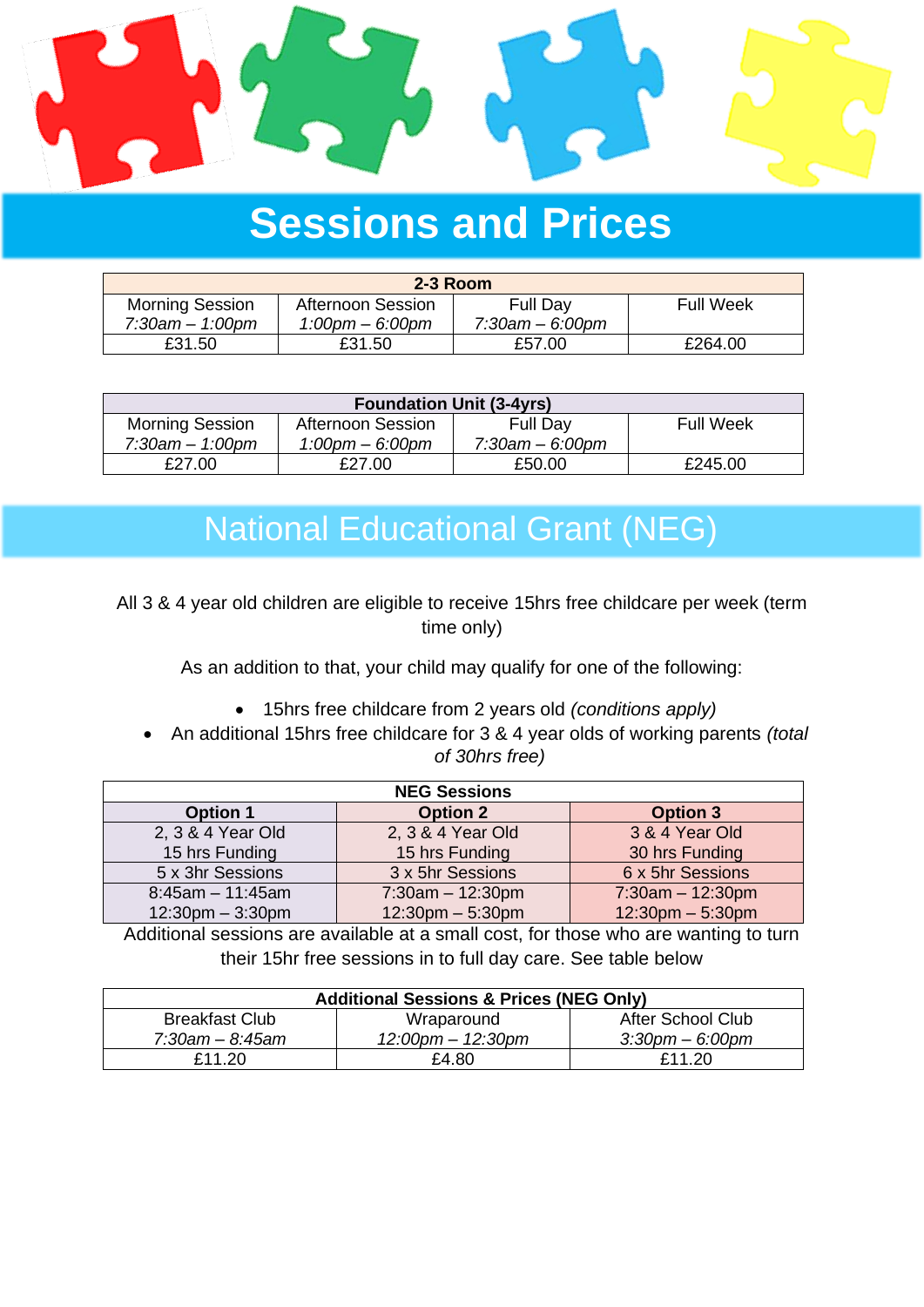**NB:** The sessions your child attends are set and will not be able to be swapped on a week by week basis. **This applies to ALL payable and free sessions.** However, if you wish to change your child's sessions permanently, 2 weeks notice will need to be given and will depend on availability.

### **Payments**

All fees must be paid monthly or weekly at Nursery reception or by standing order.

**When children are absent for whatever reason the fees must still be paid**. For your child to keep their place fees must be paid promptly by the first week of the following month.

#### **Non-payment for more than one half term will result in your place being terminated.**

Payments can be made by cash, direct debit, standing order, government vouchers, work vouchers or tax free childcare.

**Please refer to your Parental Contract.**